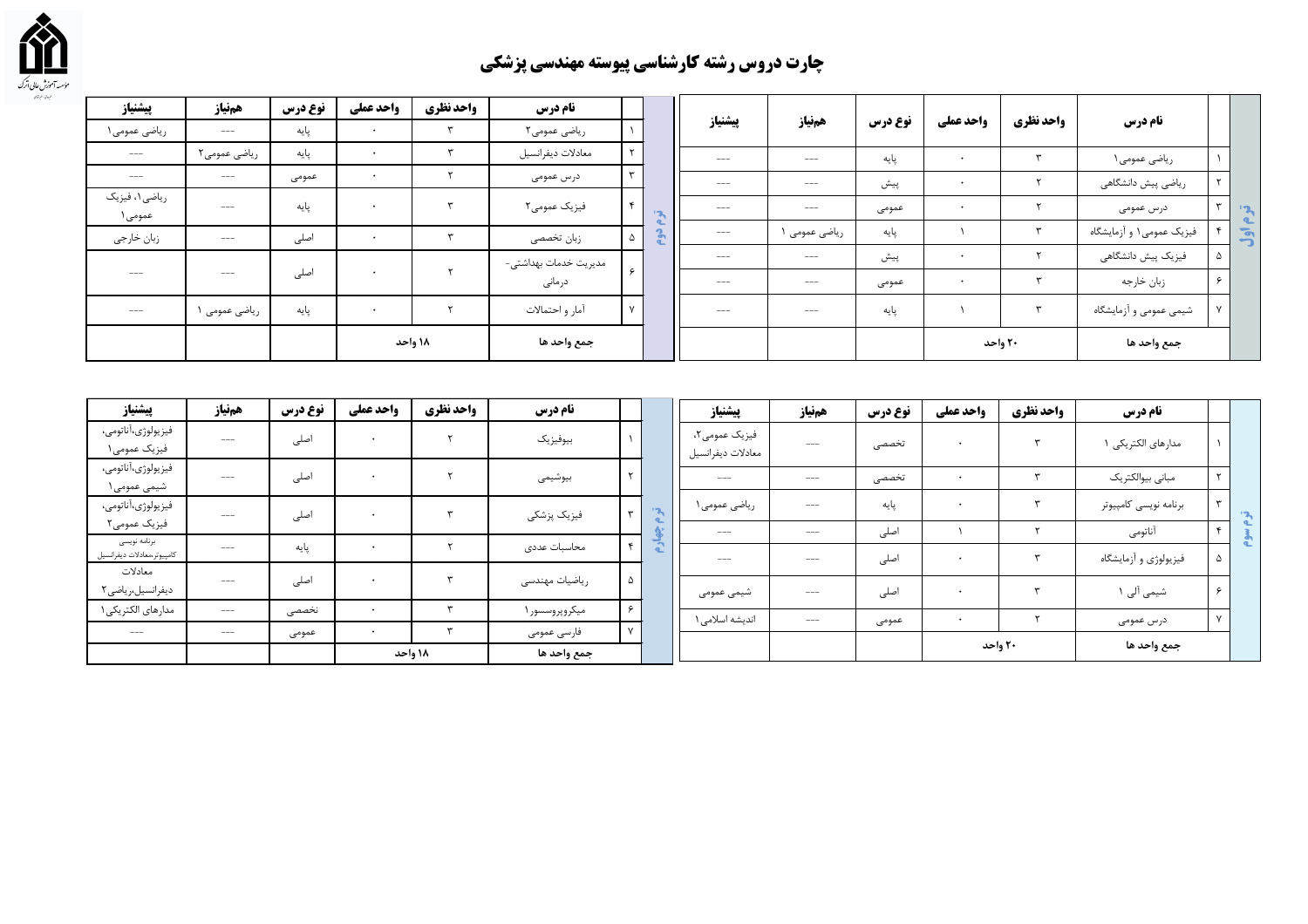

| پیشنیاز                   | همنياز        | نوع درس | واحد عملي | واحد نظري | <b>نام درس</b>                           |    |                                | پیشنیاز                           | همنياز   | نوع درس | واحد عملي | واحد نظري | <b>نام درس</b>                              |            |  |
|---------------------------|---------------|---------|-----------|-----------|------------------------------------------|----|--------------------------------|-----------------------------------|----------|---------|-----------|-----------|---------------------------------------------|------------|--|
| فناوري اطلاعات<br>پزشکی ۱ | $\frac{1}{2}$ | اصلی    |           |           | روشهای تحقیق و سیستمهای<br>اطلاع رسانى   |    |                                | فيزيولوژي،آناتومي،<br>فیزیک پزشکی | $\cdots$ | اصلی    |           |           | مقدمه ای برمهندسی پزشکی<br>زيستي(بيومواد)   |            |  |
| $---$                     | $\cdots$      | عمومى   | $\bullet$ |           | درس عمومی                                |    |                                | فيزيولوژي،آناتومي،                | ---      | اصلی    |           |           | مقدمه ای برمهندسی پزشکی                     |            |  |
| شیمی آلی                  | $\cdots$      | تخصصى   |           |           | حسگرهای زیستی                            | سو |                                | فيزيک پزشکي<br>فيزيولوژي،آناتومي، |          |         |           |           | زیستی(بیومکانیک)<br>مقدمه ای برمهندسی پزشکی |            |  |
| فناوري اطلاعات<br>پزشکی ۱ | $\cdots$      | تخصصى   |           |           | فرأيندهاى سيستمهاى اطلاعات<br>بيمارستانى |    | $\mathbf{P}$<br>$\alpha$<br>÷. | فيزيک پزشکى                       | $\cdots$ | اصلی    |           |           | زيستى(بيوالكتريك)                           |            |  |
| الكترونيك ١               | $\cdots$      | اختياري |           |           | الكترونيك ٢                              | 5  |                                | ریاضی مهندسی                      | $\cdots$ | تخصصى   |           |           | تجزيه و تحليل سيستمها                       |            |  |
| تجزيه و تحليل             |               |         |           |           |                                          |    |                                | $\frac{1}{2}$                     | $\cdots$ | عمومى   |           |           | تنظيم خانواده و جمعيت                       | $\Delta$   |  |
| سيستمها                   | $\cdots$      | تخصصى   |           |           | سیستمهای کنترل خطی                       |    |                                | $\frac{1}{2}$                     | $---$    | عمومى   |           |           | تاریخ فرهنگ تمدن اسلامی                     | $\epsilon$ |  |
| ریاضی عمومی               | $---$         | پایه    |           |           | فناوري اطلاعات                           |    |                                | $- - -$                           | $\cdots$ | عمومى   |           |           | تربیت بدنی۱                                 |            |  |
|                           |               |         |           | ۱۸ واحد   | جمع واحد ها                              |    |                                |                                   |          |         |           | ۱۷ واحد   | جمع واحد ها                                 |            |  |

| پيشنياز                                                      | همنياز            | نوع درس | واحد عملي | واحد نظري | نام درس                                        |              |              | پيشنياز                                     | همنياز                  | نوع درس          | واحد عملي      | واحد نظري | نام درس                                    |              |   |
|--------------------------------------------------------------|-------------------|---------|-----------|-----------|------------------------------------------------|--------------|--------------|---------------------------------------------|-------------------------|------------------|----------------|-----------|--------------------------------------------|--------------|---|
| $---$                                                        | $---$             | عمومى   | ٠         |           | درس عمومی                                      |              |              | مقدمه ای برمهندسی<br>پزشكى(بيومواد–         |                         |                  |                |           |                                            |              |   |
| میکروپروسسور ۱                                               | $---$             | تخصصى   |           |           | أزمايشگاه ميكروپروسسور                         |              |              | بیومکانیک-<br>بيوالكتريك)                   | $\cdots$                | اصلی             |                |           | فناوري اطلاعات پزشكى ١                     |              |   |
| $\cdots$                                                     | $---$             | اصلی    |           |           | پروژه                                          | $\mathbf{r}$ |              | مقدمه ای برمهندسی                           |                         |                  |                |           |                                            |              |   |
| مقدمه ای برمهندسی<br>پزشکی(بیومواد-<br>بيومكانيک-بيوالكتريک) | $---$             | اصلی    |           |           | حفاظت وايمنى واستانداردهاى<br>عمومى بيمارستاني | $\mathbf{r}$ | $\mathbf{r}$ | پزشكى(بيومواد–<br>بیومکانیک-<br>بيوالكتريك) | $\cdots$                | اصلی             |                |           | اصول توانبخشی و وسایل و<br>دستگاهها        |              |   |
| مقدمه ای برمهندسی<br>پزشکی(بیومواد–<br>بيومكانيک-بيوالكتريک) | $---$             | اصلی    |           |           | تجهيزات عمومي بيمارستاني<br>وكلينيكهاي پزشكى   |              | 目            | فيزيك<br>پزشکی،مقدمهای<br>برمهندسی          | $- - -$                 | اصلی             |                |           | اصول سيستمهاي راديولوژي<br>وتصويرگري پزشكي | $\mathbf{r}$ | 残 |
| الكترونيك ٢، فيزيك<br>پزشکی،مقدمه ای                         | $\qquad \qquad -$ | اختياري |           |           | حفاظت الكتريكي در                              | $\epsilon$   |              | پزشکی(بیوالکتریک)                           |                         |                  |                |           | تفسير موضوعي قرأن يا نهج                   |              |   |
| برمهندسی<br>پزشکی(بیوالکتریک)                                |                   |         |           |           | سيستمهاى بيمارستانى                            |              |              | $---$                                       | $---$                   | عمومى            |                |           | البلاغه                                    | $\mathbf{r}$ |   |
| $\cdots$                                                     | $\qquad \qquad -$ | اصلی    |           |           | كارأموزي                                       | $\mathsf{v}$ |              | تربیت بدنی ۱                                | $\cdots$                | عمومى            |                | ٣         | تربیت بدنی۲                                | ۵<br>۶       |   |
|                                                              |                   |         |           | ۱۷ واحد   | جمع واحد ها                                    |              |              | مدارهای الکتریکی ۱<br>$---$                 | $\cdots$<br>الكترونيک ۱ | تخصصى<br>اختياري | ٠<br>$\bullet$ |           | الكترونيك ١<br>مدارهای منطقی               | $\mathsf{v}$ |   |
|                                                              |                   |         |           |           |                                                |              |              |                                             |                         |                  |                | ۱۸ واحد   | جمع واحد ها                                |              |   |

\* جمع کل واحدها ۱۴۶ واحد می باشد. \* تعداد ۴ واحد پیش می باشد. \* دانشجویان دروس عمومی را مطابق با جدول دروس عمومی انتخاب نمایند.